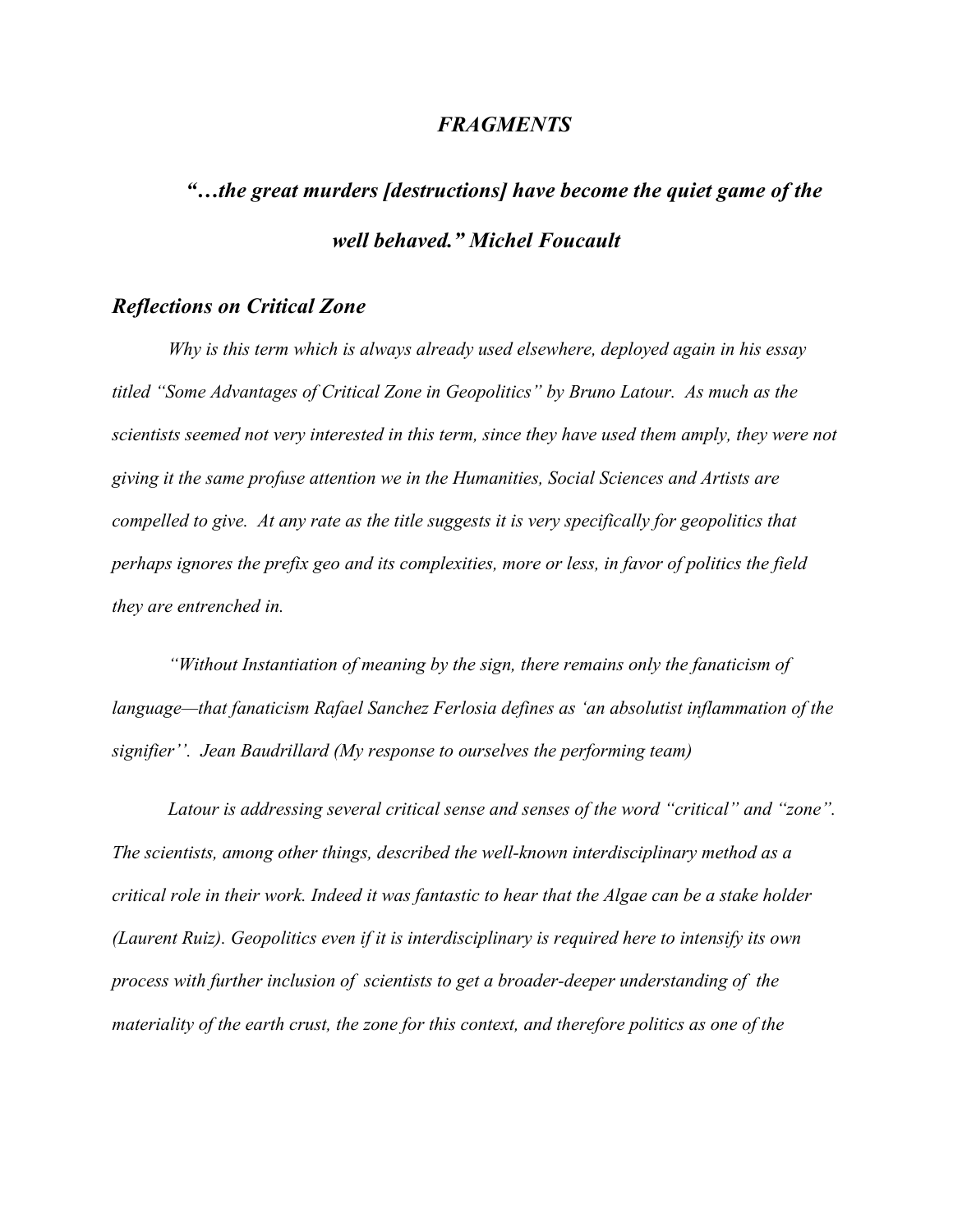*several players in their engagements. The zone is not land, property or territory but deterritorialized into Zone.* 

*Yet why is Latour repeating himself or is this a repetition with difference (Gilles Deleuze) or differance (Jacques Derrida): A game played by critical theory since the 60's particularly to perhaps refresh, cleanse, and expand terminologies and avoid cliché and finally limitations. Perhaps Latour locates gaps in the way geopolitical analysis is carried out by the social sciences. Or is he alerting them to do further "parsing" (Latour) of the zone to get a fuller understanding of the zone they are engaging with. The word parsing is specific to language and he uses the zone as a composite syntax zoning into the specific site. To clarify further let me consider the 2 preliminary meanings of the word. 1. An act of or result obtained by parsing a string or a text. 2. Analyze (a sentence) into its parts and describe their syntactic roles. This infinitive slicing is encouraged to enhance the research on the Geo. Parcing the Zone.*

## *Reflections on medium and formal structure of the Performance*

*Here montage is not about a narrative but non narrative and indeed the more the distance between images or syntax, the more it irritates the cognition and hence the more it's potential and possibility. Meaning is parced, suspended and converted to indelible impression and memories.* 

*Fragments--perhaps we may look upon this performance as a dream where objects in the visual and other sensory field remain unresolved—tension between the known and unknown—in dreams we take responsibility a postulation by Freud often forgotten by analysts and otherwise not by instruction but by affects—to make sense and sense something repressed and unknown to ourselves—of or for the Other.*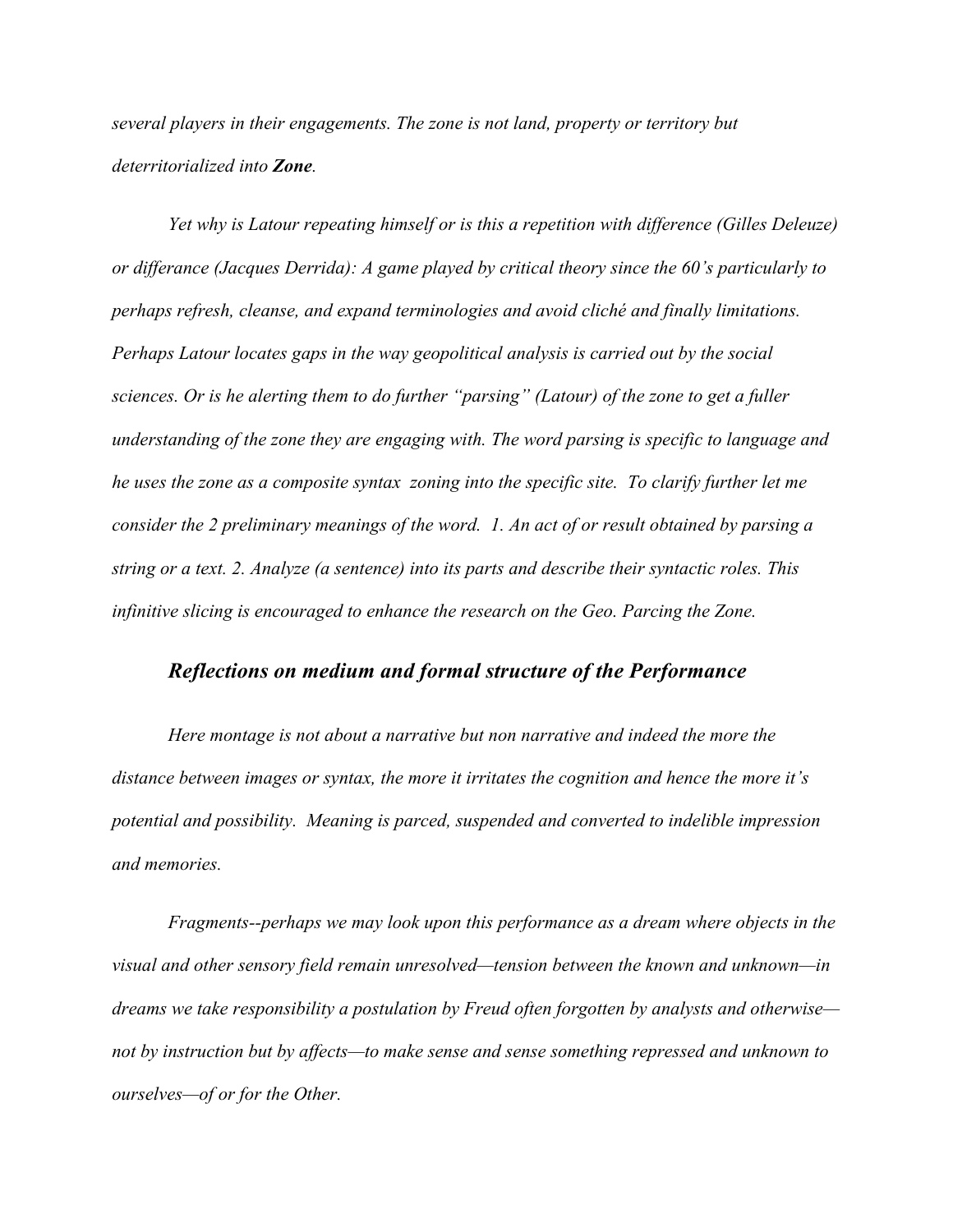*Rectangularity—the wood from the forests have been sacrificed and now haunt our domestic and institutional spaces. They are despite critical inquiry shaped into various rectangular objects--Cartesian in their form—Latour assembles the rectangularity by annotating the tables in the restaurant to the filing cabinets in the labs, archives, libraries, books to papers where we take notes and computers screens. To bring objects from the forests and elsewhere to be analyzed on a rectangular table and computer screen.*

*Art too brings the film, painting and photography to the Cartesian grid and lock them up with a framework with occasional scrambling here and there or partly here in this dream installation—breaking the frame. Literature and poetry exist in tombs—well bounded books. They are dioptric arts and a result of our eyes a binocular vision (Roland Barthes). The story of the rectangularity continues further with Haroun Farocki—the brick as the fundamental design for architectures that predominantly divides space into rectangular space enshrined once again in his work within the screen space. How do these boxes we create to live and operate influence our work and the questions that we ask? Why do we give more relevance to the work done on the table and in a box? Why should the forest come to the lab? Why is the image within the frame*

#### *Music/sound is the art form that escapes the Cartesian grid.*

*The Birth of the Clinic by Michel Foucault addresses the radical shift for research questions. Perspective art preceded or was simultaneous to singular subject focus in research methods. Scientific objects such as the lens sharpened the perspective method during the enlightenment. The questions changed from the premise that diseases existed outside and attacked the body while around the enlightenment the body is itself the site of the disease. Therefore seeing or the gaze took its precedence and the objects that multiplied therein: x-rays,*